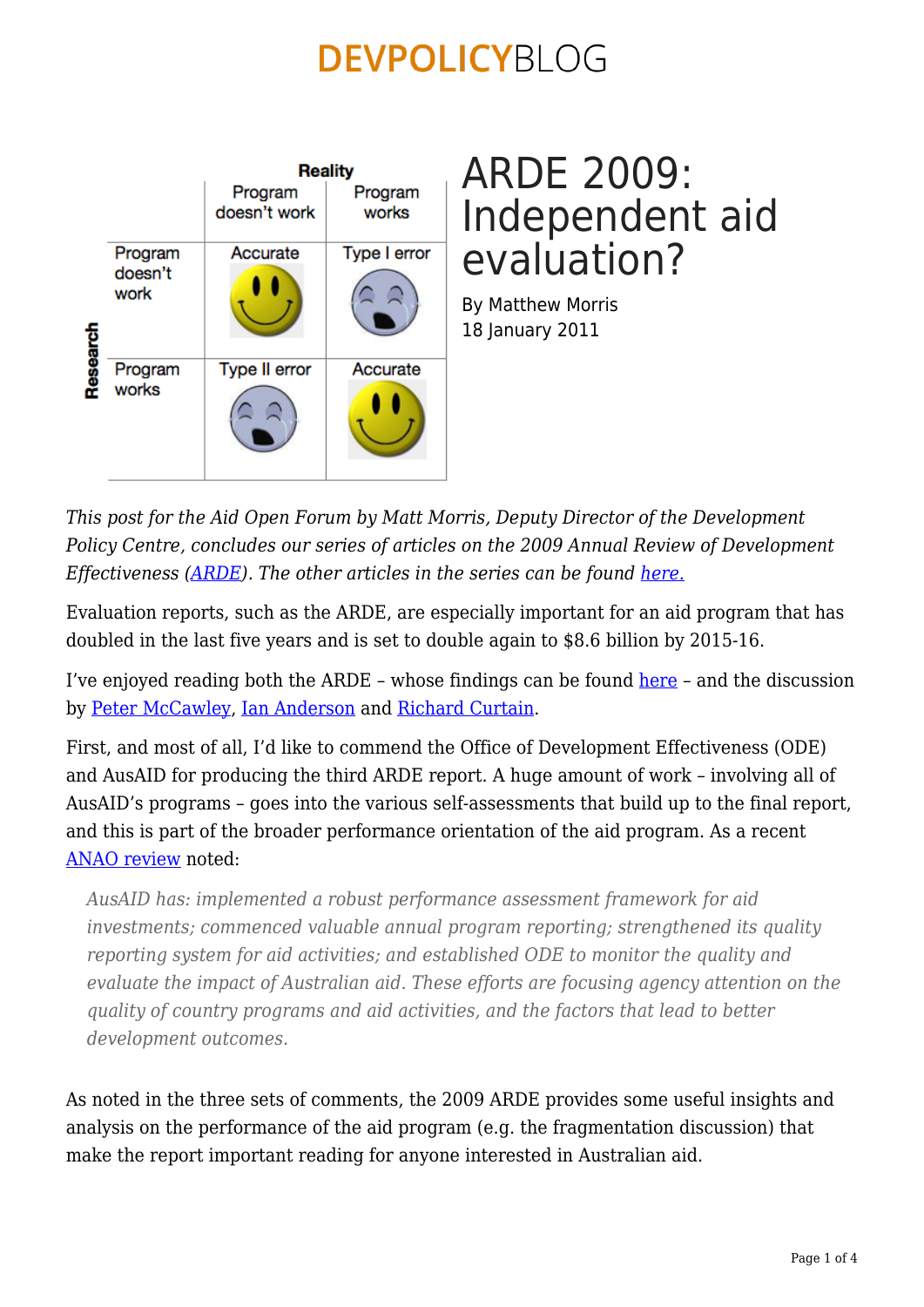Peter McCauley notes that the report is often 'gently critical', such as the 'thrashing with a feather' of traditional approaches to aid. Though in fairness not all of the tone is soft – the discussion of fragmentation is pretty hard – but certainly parts are and I agree with Peter's characterisation for the most part.

### **Making confident choices**

Like all good economists, I am frugal and cautious (though I'm not sure which way the causality runs on this.) These are good habits for thinking about scaling up aid, and economists have a range of tools and concepts to guide discussions.

One useful concept is Type I and Type II errors. This refers to two types of errors that can be made in hypothesis testing that can lead to incorrect conclusions. If a null hypothesis is incorrectly rejected when it is in fact true, this is called a Type I error (also known as a false positive). A Type II error (also known as a false negative) occurs when a null hypothesis is not rejected despite being false.

In the context of scaling up aid, we want to be sure that we don't scale up programs that don't work (a Type I error) or fail to scale up programs that do work (Type II error).

High quality evaluation – timely, rigorous and policy relevant – is an key tool for helping policy-makers avoid these kinds of errors.

### **The cost of delay**

Yet it is because of the importance of evaluation, and all of the work that has gone into the ARDE and its high quality of analysis, that I am disappointed with a key failing – it's tardiness. The late and low-key publication of the report potentially diminishes the ARDE's impact on programs and development policy, and this raises several issues that deserve further discussion.

First, if the ARDE is intended to provide feedback into program choices, then ideally its publication should be synchonised with key decision points (e.g. in the annual budget timetable.) For example, a report on 2008-09 would need to be available by December 2009, around the time that budget submissions are being made, so that it's findings can be factored in to the 2010-11 budget.

Secondly, the late publication of the report means that recent program and policy developments are missed out. As Ian Anderson points out, an analysis of Copenhagen and it's aftermath is missing from the discussion on climate change. Another missing piece of the jigsaw is all the work AusAID has done recently to [review technical assistance.](http://www.ausaid.gov.au/makediff/adviser-review.cfm) Technical assistance is highlighted in the report as an issue, but there is no mention of the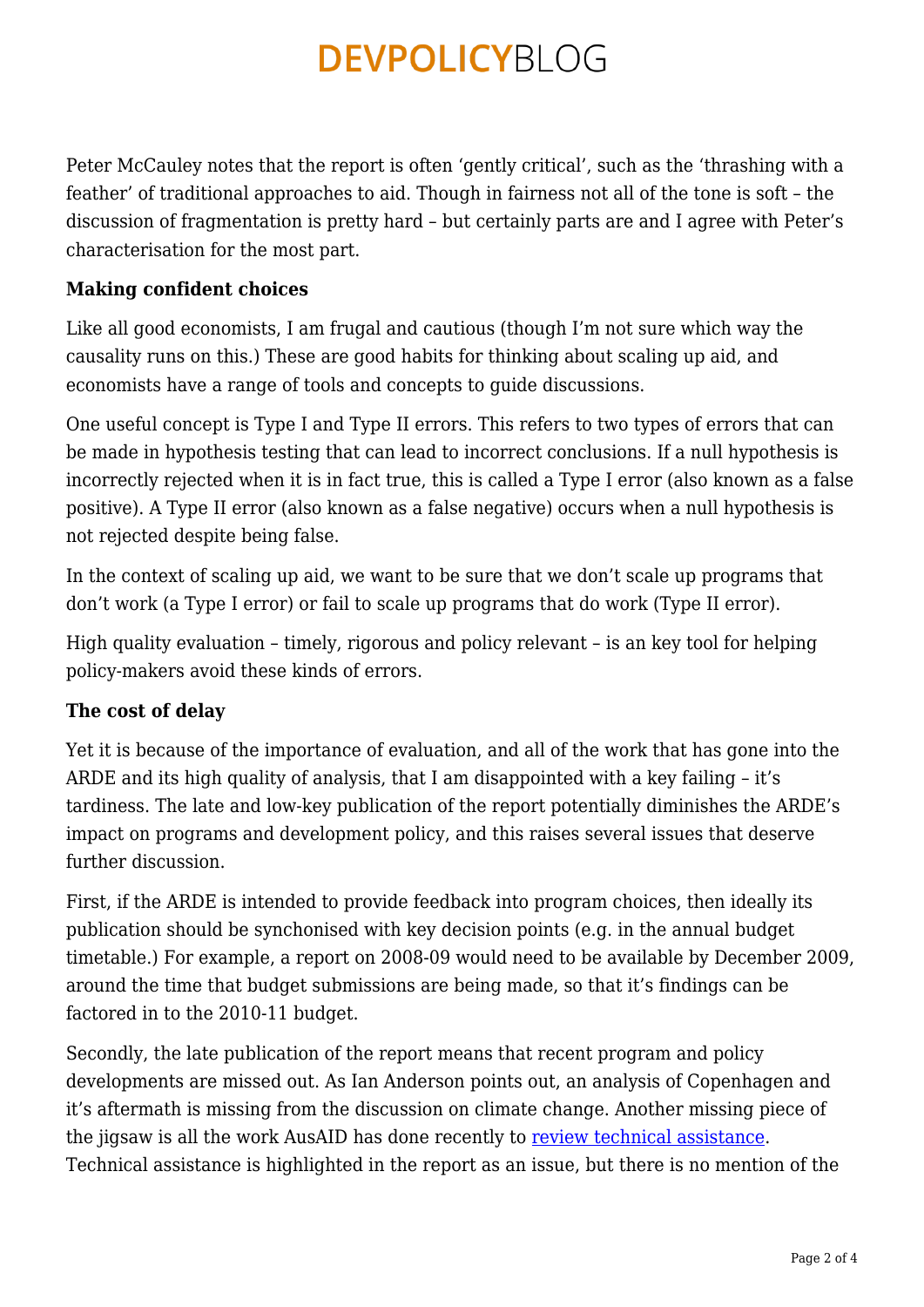work underway to move away from excessive reliance on advisers. Indeed, the late publication of the report may incorrectly create an impression no action is being taken.

Thirdly, these delays and gaps could be managed, to some extent, through the publication of an AusAID management response – setting out how the report's recommendations were taken forward, including through the 2010-11 budget. This could have filled some of the gaps mentioned above, but more importantly it was a key recommendation of the ANAO's report on ['AusAID's Management of the Expanding Australian Aid Program'](http://www.anao.gov.au/uploads/documents/2009-10_Audit_Report_15.pdf).

*The evaluations need to be improved, however, by inclusion of management responses, as is required for independent evaluations of activities. Currently, the only articulated response to the findings of the ARDE is ODE's own forward agenda. It is not apparent how the agency as a whole intends to respond, nor is it clear how this response will be coordinated. Management responses to ODE evaluations would increase ODE's leverage with respect to program management and more clearly delineate its responsibilities from program delivery areas. (p.139)*

Fourthly, the delay in the publication of the ARDE also raises questions about the appropriateness of the in-house evaluation model for AusAID. Two of the big benefits of the in-house model are supposed to be that it is easier for frank and informed discussions to take place and lessons to be passed through into programs and policy. Both of these may be happening, but the soft tone of the ARDE, the report's delay and the lack of a management response make it difficult to know.

The big drawback of the in-house model is that assessments can lack objective rigor and hard choices may be avoided. The low proportion (6%) of programs not meeting their objectives and the lack of a management response (e.g. on what the agency is doing about these programs) raise questions about both of these possible weaknesses.

#### **Implications for the Aid Review**

The Independent Review of Aid Effectiveness will be looking closely at the findings of the 2009 ARDE as part of their assessment of the last doubling of Australian aid, but they will also need to get much more information from ODE and AusAID to bring the official assessment up to date.

As part of the next doubling of aid, the Review Panel should also consider how evaluation can help Australia to scale up aid programs that work and feedback lessons into program design and implementation.